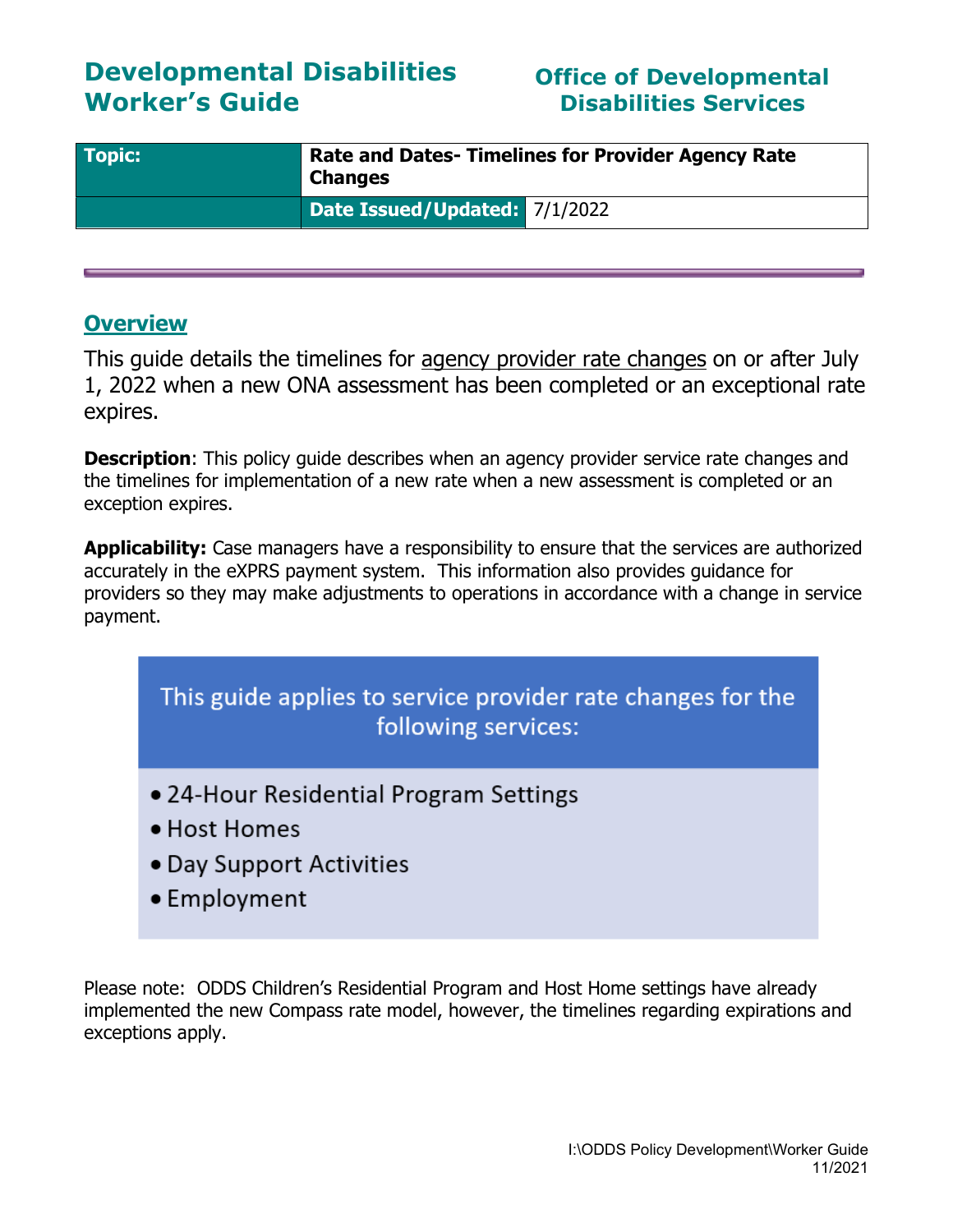### **Procedure(s) that apply**:

#### Provider Agency Service Rate Changes- No Exception:

This section applies to situations where there are no service rate exceptions in place for the individual.

When an ONA assessment results in a change in payment category, the effective date of the new rate depends on whether the change results in an increase or decrease in the agency provider service rate. Case managers will provide residential providers with a copy or summary of the ONA. ODDS will be sending rate change memos to providers within a week of the ONA being submitted.

If the service rate will increase based on the new assessment, the new rate will be updated immediately upon submission of the ONA.

If the service rate will decrease based on the new assessment, the new rate becomes effective the first day of the month after the full month following the assessment submission date. In the graphic below, the assessment was completed on September 13, 2022. October would be considered the next full month and the new rate would be effective November 1, 2022. This transitional time allows the provider to make adjustments to resources aligning with the new individual service rate.



#### Provider Agency Service Rate Changes- With an Approved Exception:

This section applies when an individual has an agency provider service rate exception.

A provider service rate exception will usually have one or two types of expiration- a specific expiration date or an expiration based on a change in need.

When an individual has a time-limited exception which is an approval for a provider service rate for a stated amount of time, the rate will end on the date indicated in the exception approval document issued by ODDS.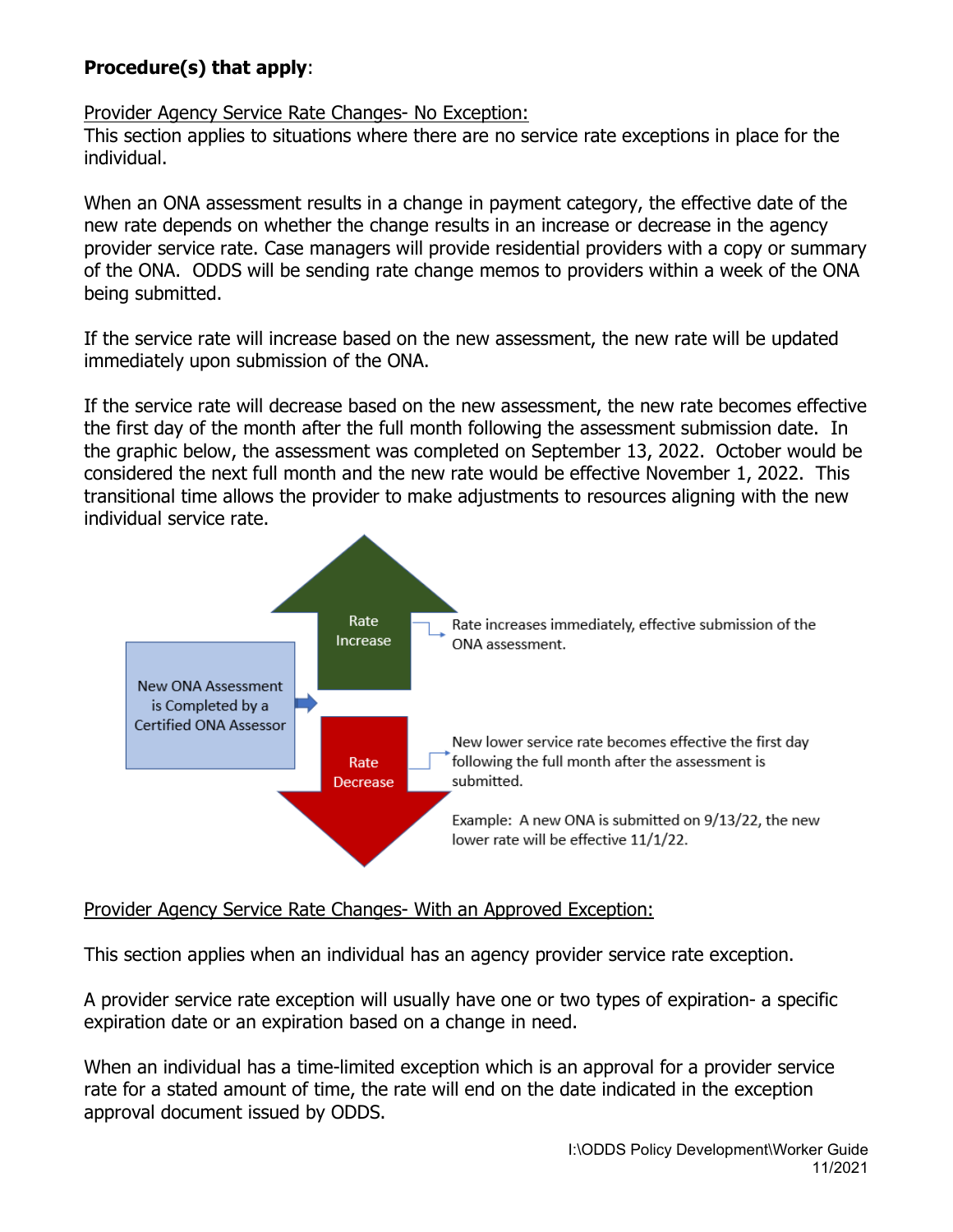In other situations an exceptional provider service rate will be authorized until the individual has a change in need or a change in payment category.

When an ONA assessment is conducted because of a change in need or an ONA assessment results in a change of payment category and the new service rate determined by the ONA goes down, the exceptional rate will expire at the end of the full month following the assessment.

For example, an individual with an exceptional provider service rate has an ONA submitted on November 22, 2022 that results in their payment category changing from a Payment Category 4 to a Payment Category 3, then the exception expires on December 31, 2022 and the new Service Group 3 rate is effective January 1, 2023.

When ONA assessment is conducted because of a change in need or an ONA assessment results in a change of payment category and the new service rate determined by the ONA is higher than the current exceptional rate, the change in service rate to the new higher rate is effective immediately (upon submission of the ONA). For example, a person has an exceptional service rate with an add-on of \$200 per day, but the ONA submitted on November 2, 2022, determines a new payment category with a service rate of \$250 per day, then the new service rate of \$250 becomes effective on November 2, 2022.

Situations When an Individual Needs an Exception:

Whenever there is a change in individual need or it is identified that an individual needs an exception, the case manager must review (in collaboration with the ISP team), the individual's most recent ONA assessment to determine if it accurately reflects current needs.

If the ONA does not reflect the current needs of the individual, a change in need assessment should be conducted by a certified ONA assessor prior to requesting an exception.

Once an ONA is verified to reflect the individual's current support needs, and it is determined that more resources than are available through the payment category assigned to the individual are necessary to keep the individual or others safe, a provider rate exception may be requested.

In some circumstances, an approval may be authorized retro-actively to address the time between when the services provider requested additional funding and began implementing the exceptional level of support, and the time an approval decision was granted by ODDS. Retroactive authorizations are limited to specific agency provider service rate exceptions, will not exceed 60 days prior to the ODDS exception decision date, and the provider must be able to demonstrate that services commensurate with the exceptional rate were provided.

If an individual who previously had an exceptional service rate has a change in need assessment and it is determined that an exception is still needed after the payment category changes as a result of the new assessment, a timely exception request should be made to ODDS with the case manager working with the provider to compile the information and complete the exception request.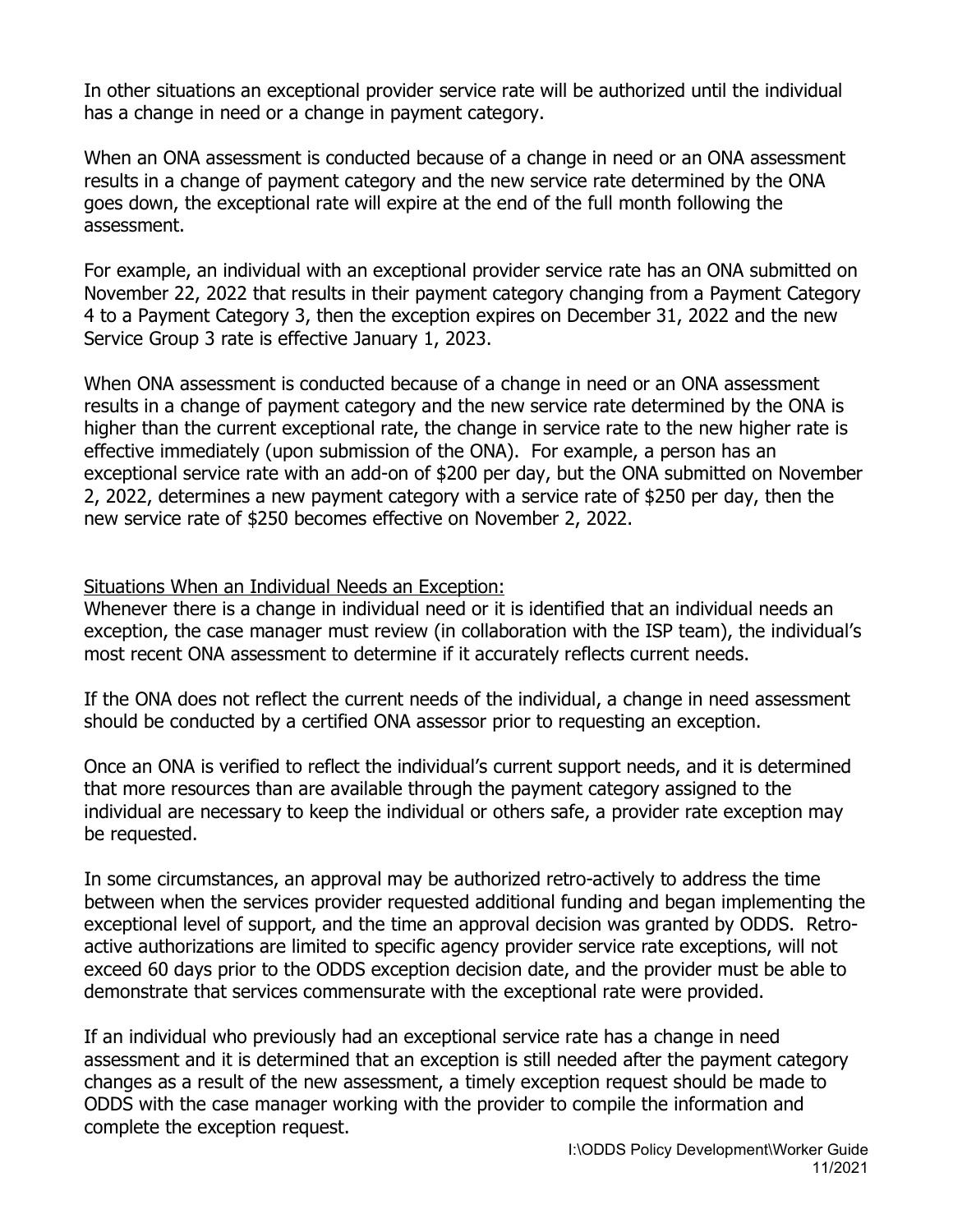Approved exception requests submitted between the assessment date and the expiration of the current exception (the end of the full month following the assessment completion), will have their approval date adjusted to ensure continuity of available resources. If the exceptional approval results in an increased rate, the approval will be effective the date of the new ONA. If the new exceptional rate approved is a lower rate than the previous exceptional rate, the effective date will be the date the new lower rate would have been implemented. In the example above with an individual who has an assessment completed on November 22, 2022, and the new exceptional rate is lower than the previous exception rate, the new exceptional rate will be effective January 1, 2023 (the first of the month following the full month after the assessment).



#### Examples:

The following table provides examples of effective dates depending on situations. For this table, the ONA submission date is September 15, 2022.

| <b>Situation- ONA Results In</b>                                                                                                                        | <b>New Effective</b><br><b>Date of Rate</b> |
|---------------------------------------------------------------------------------------------------------------------------------------------------------|---------------------------------------------|
| SG increase, no previously approved exception                                                                                                           | 9/15/22                                     |
| New Rate= Overall rate increase                                                                                                                         |                                             |
| SG increase greater than the previously approved exception                                                                                              |                                             |
| New Rate= Overall rate increase                                                                                                                         | 9/15/22                                     |
| SG increase, but the new SG is lower than the previously<br>approved exception and no new exceptions is requested<br>New Rate= Overall rate decrease    | 11/1/22                                     |
| SG increase- the new SG is lower than the previously approved<br>exception, but a new exception request is approved, New<br>Rate= Overall rate increase | $9/15/22*$                                  |
| Lower SG, no previously approved exception<br>New Rate= Overall rate decrease                                                                           | 11/1/22                                     |
| Lower SG, previously approved exception, but no new                                                                                                     |                                             |